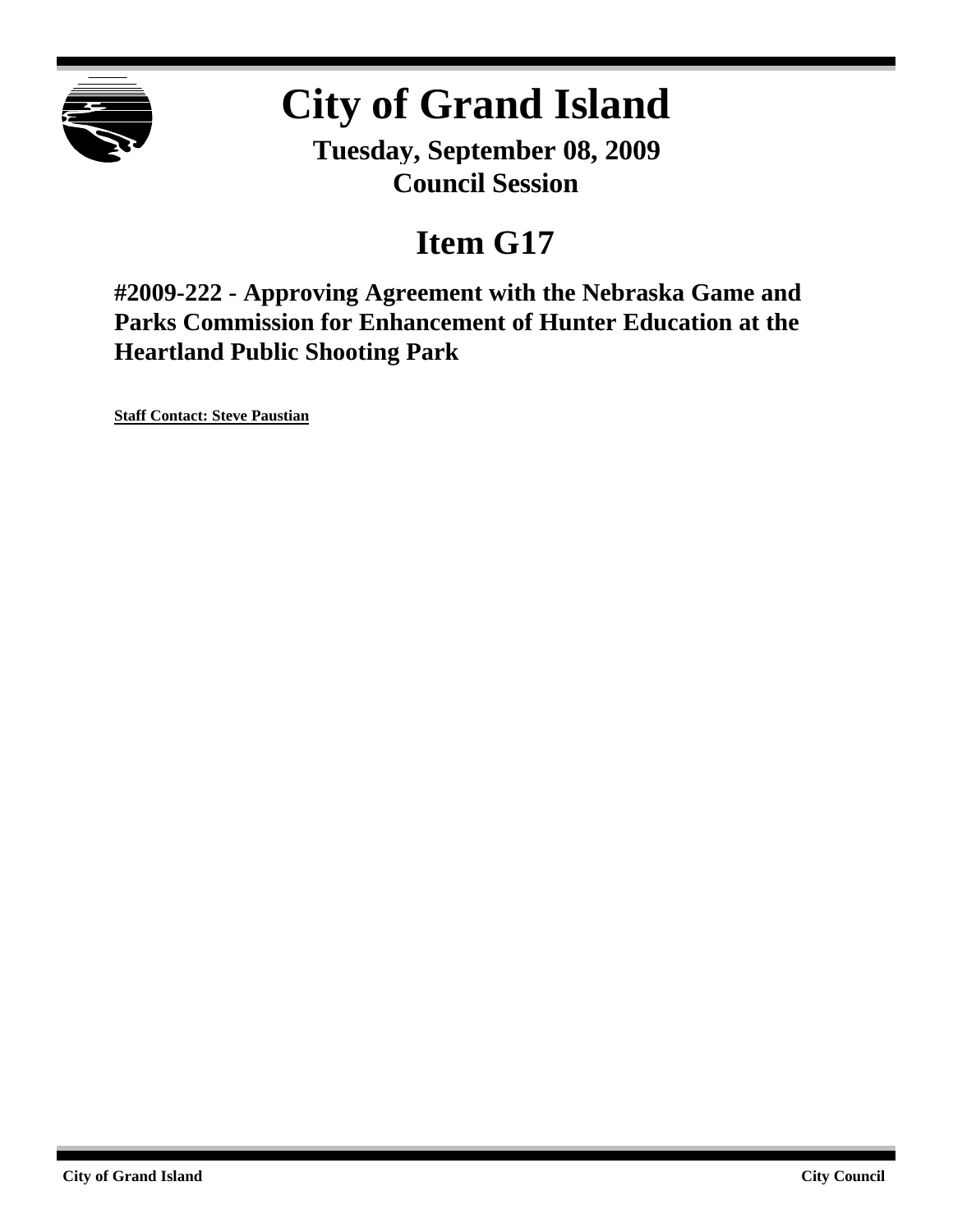### **Council Agenda Memo**

| From:           | <b>Steve Paustian, Park and Recreation Director</b>      |
|-----------------|----------------------------------------------------------|
| <b>Meeting:</b> | September 8, 2009                                        |
| Subject:        | Approving Agreement with NE Game and Parks<br>Commission |
| Item $\#$ 's:   | $G-17$                                                   |
| $Presenter(s):$ | <b>Steve Paustian, Park and Recreation Director</b>      |

#### **Background**

The Heartland Public Shooting Park is offering hunter education classes at the facility. Several hours of instruction are included in this training. The training is designed to educate new hunters regarding safe firearm handling, sportsmanship, rules and regulations and other important items related to hunting and shooting in Nebraska

#### **Discussion**

The Nebraska Game and Parks Commission has developed a program where the Commission will provide two boxes of ammunition to each successful participant in the hunter education program. This ammunition is provided with the understanding that it will be used to provide training while actually firing a shotgun. Instructors will be with these trainees and will use the live fire training to further the understanding of gun use and gun safety by the participants. In order to receive this ammunition from the Game and Parks Commission a hold harmless agreement must be signed by the City protecting the Game and Parks Commission.

#### **Alternatives**

It appears that the Council has the following alternatives concerning the issue at hand. The Council may:

- 1. Move to approve
- 2. Refer the issue to a Committee
- 3. Postpone the issue to future date
- 4. Take no action on the issue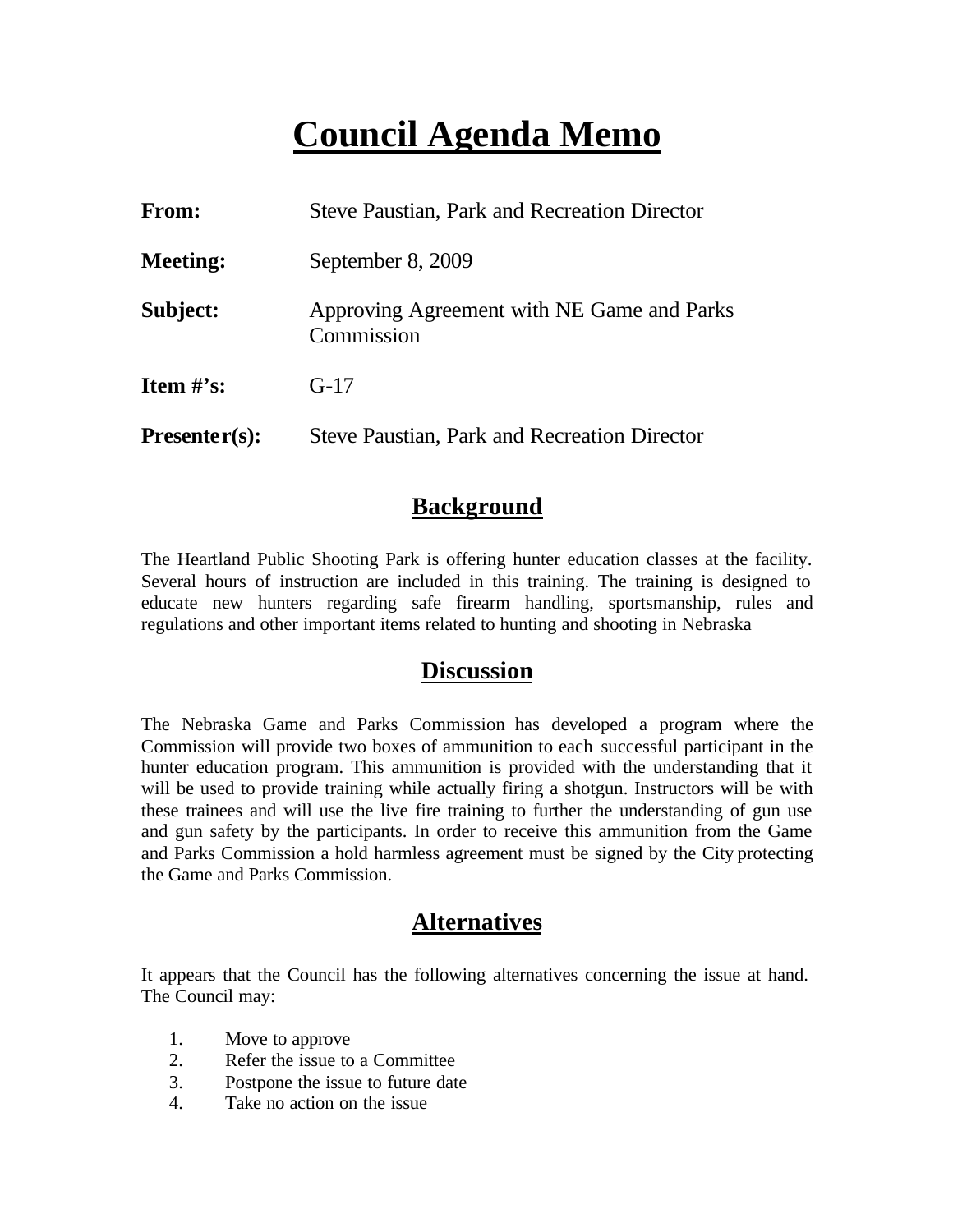### **Recommendation**

City Administration recommends that the Council allow the signing of the agreement to allow the Heartland Public Shooting Park to incorporate the live fire unit into its training program.

#### **Sample Motion**

Move to sign the agreement as presented by the NE Game and Parks Commission.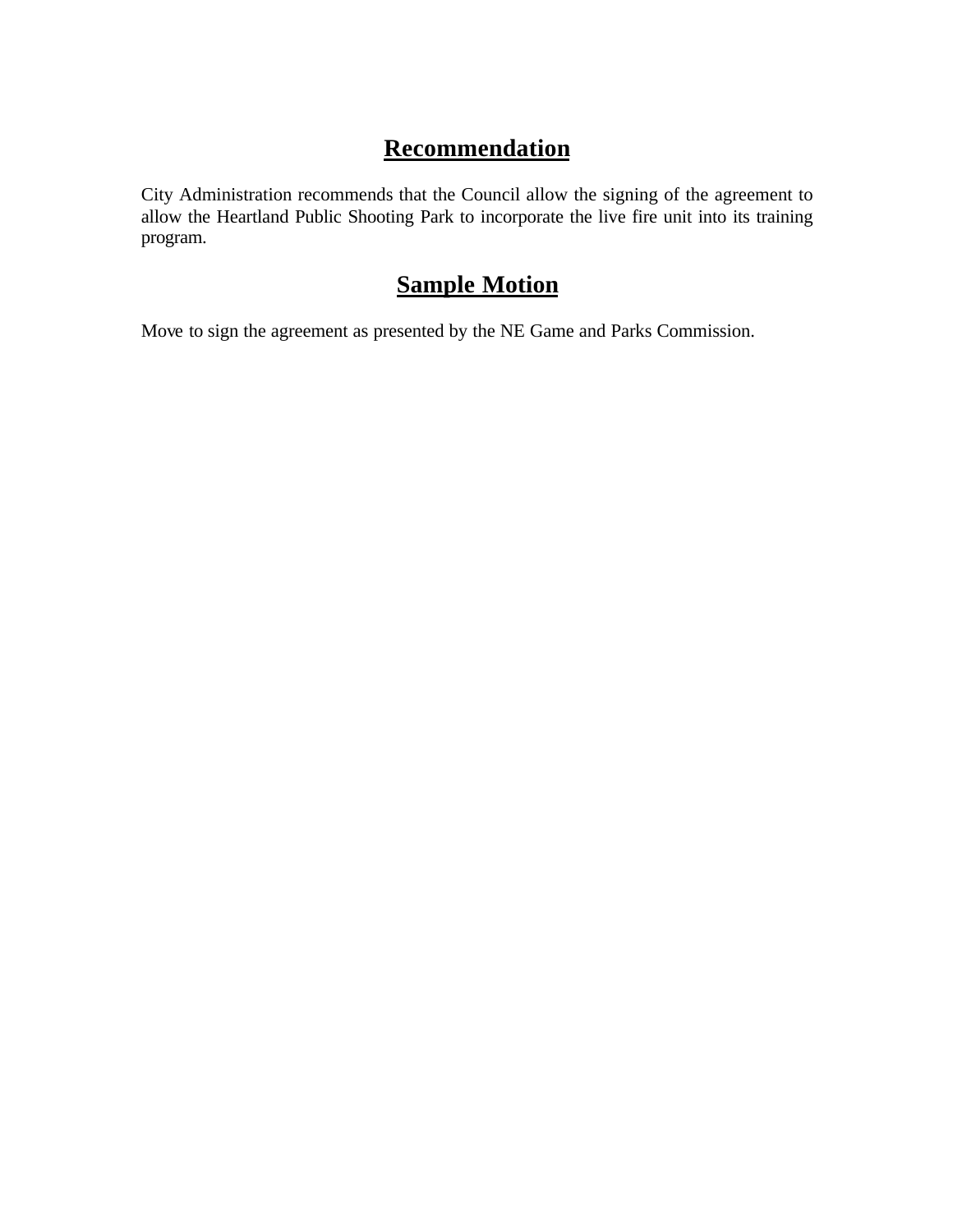

#### **Contract Agreement**

#### Agreement for use of a Shooting facility, For Enhancement of Livefiring Opportunities for Hunter Education Program Students.

shooting The Heartland Public Shooting Park Legal - Name of facility Facility. located in Alda . NE agrees

City, Town, Village, or County if not located with in limits of a city, town or village.

to offer to Student graduates of the Hunter Education programs limited, supervised use of the above named facility.

This agreement will be in effect for a period of 12 months starting on

Date of agreement

The shooting facility through its Board of Directors, Licensed operator or agent agrees to conduct live firing opportunity for students in accordance to the guidelines found in the Nebraska Game and Parks Commission, Hunter Education Programs, "Enhancement of Live-firing opportunities program manual". Costs for use of the facility, equipment, supplies and materials used by students shall be limited to those listed on page 6 under "table of allowable expenses" and will be paid to the facility by the Nebraska Game and Parks Commission, Hunter Education Program, upon receipt of an invoice from the facility supported by the attached live-firing exercise form(s) (NGPC-33-566/5-07) which shall be attached to the invoice.

Each facility is allowed to present to Hunter Education graduates, meeting program guidelines, up to  $(2)$  two opportunities for participation. If the facility elects to allow the student to participate and enhance individual shooting skills subsequent to the allowable (2) two times, this cost shall be born by the facility or may be billed to the student at the facility's discretion. The facility shall report to the Nebraska Game and Parks Commission, Hunter Education Coordinator with in 5 work days of the conclusion of said events the location, date and number of participants using e-mail, telephone or US mail. If expenses are to be reimbursed see above.

The above listed facility understands that they alone will assume the responsibility and any potential liability for this training. The State of Nebraska and the Nebraska Game and Parks Commission does not assume any responsibility and does not sponsor these events.

The above listed facility understands that shooting activities carry inherent risks that could include damage to property, persons, injury or even death and they agree that in the event of damage to property, personal injury or even death as the result of any action, they will hold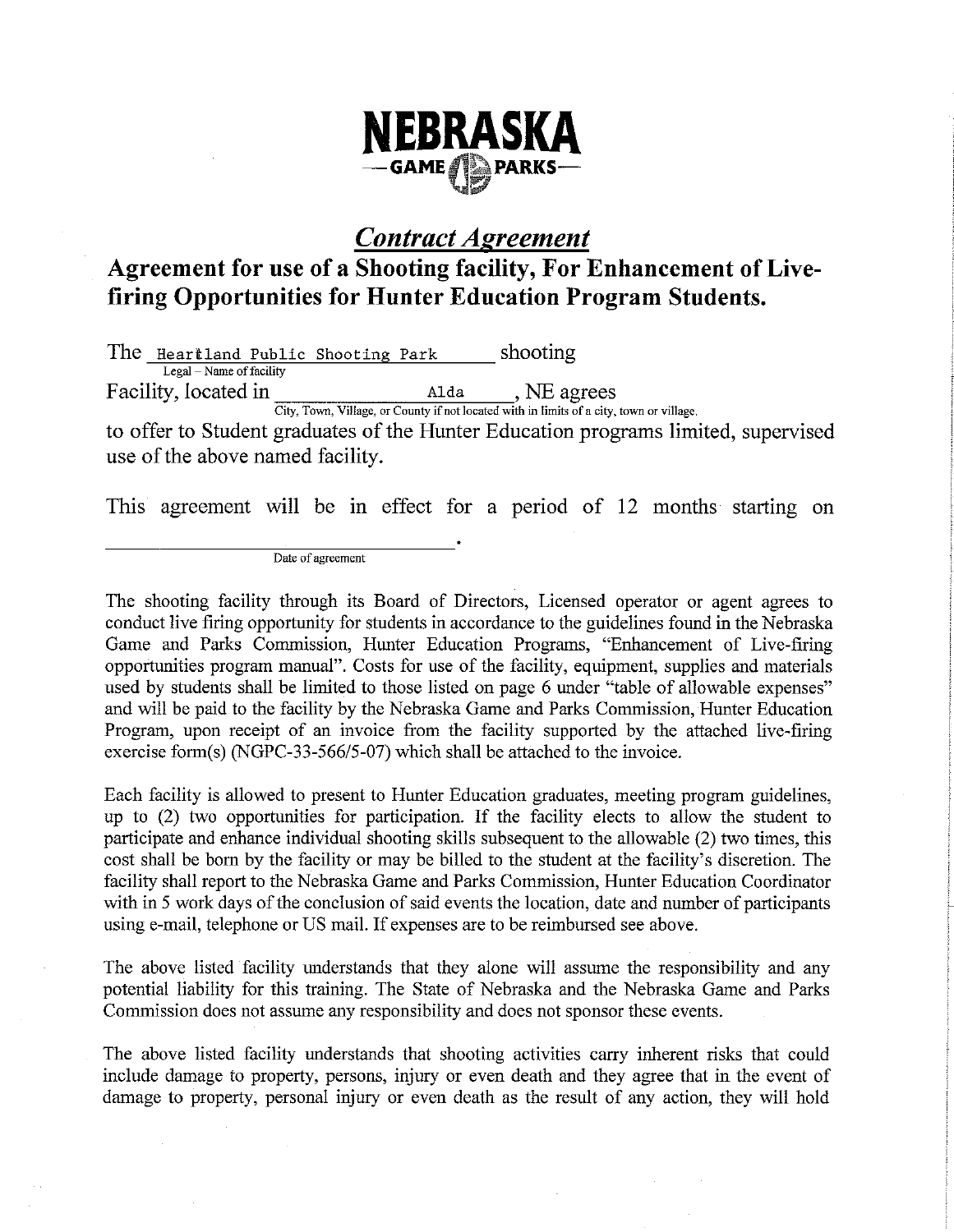harmless the Nebraska Game and Parks Commission, its agents, staff, volunteers, Commissioners and contract employees.

The listed facility shall not prevent attendance in violation of any federal or state law dealing with discrimination based on age, sex, national origin or disabilities.

It is understood that the facility listed will recruit, offer, entice, promote and encourage the graduate student to join, subscribe and/or use the facilities at individual cost for additional practice of shooting skills, application of knowledge of shooting techniques and continued usage of the facility for legal purposes, but this shall not be a condition on using the facility by the graduated student for this program.

The facility agrees to use, encourage, instruct and promote the specific skills and knowledge from the Nebraska Hunter Education programs. The facility may, for safety reasons, promote, enhance or modify safety rules for use of the facility.

I have read and understand the Nebraska Game and Parks Commission, Hunter Education Programs, "Enhancement of live-firing opportunities Program manual," the provide use and agree  $\mathbf{t}$ of Heartland Public Shooting Park Legal - Name of the facility

in accordance with the guidelines found in this manual.

For the Facility: 

Date and the second state of the second state and state and state and state and state and state and state and state and state and state and state and state and state and state and state and state and state and state and st

For the Commission: Signed X Title: Hunter Education Coordinator,

Date and the contract of the contract of the contract of the contract of the contract of the contract of the contract of the contract of the contract of the contract of the contract of the contract of the contract of the c